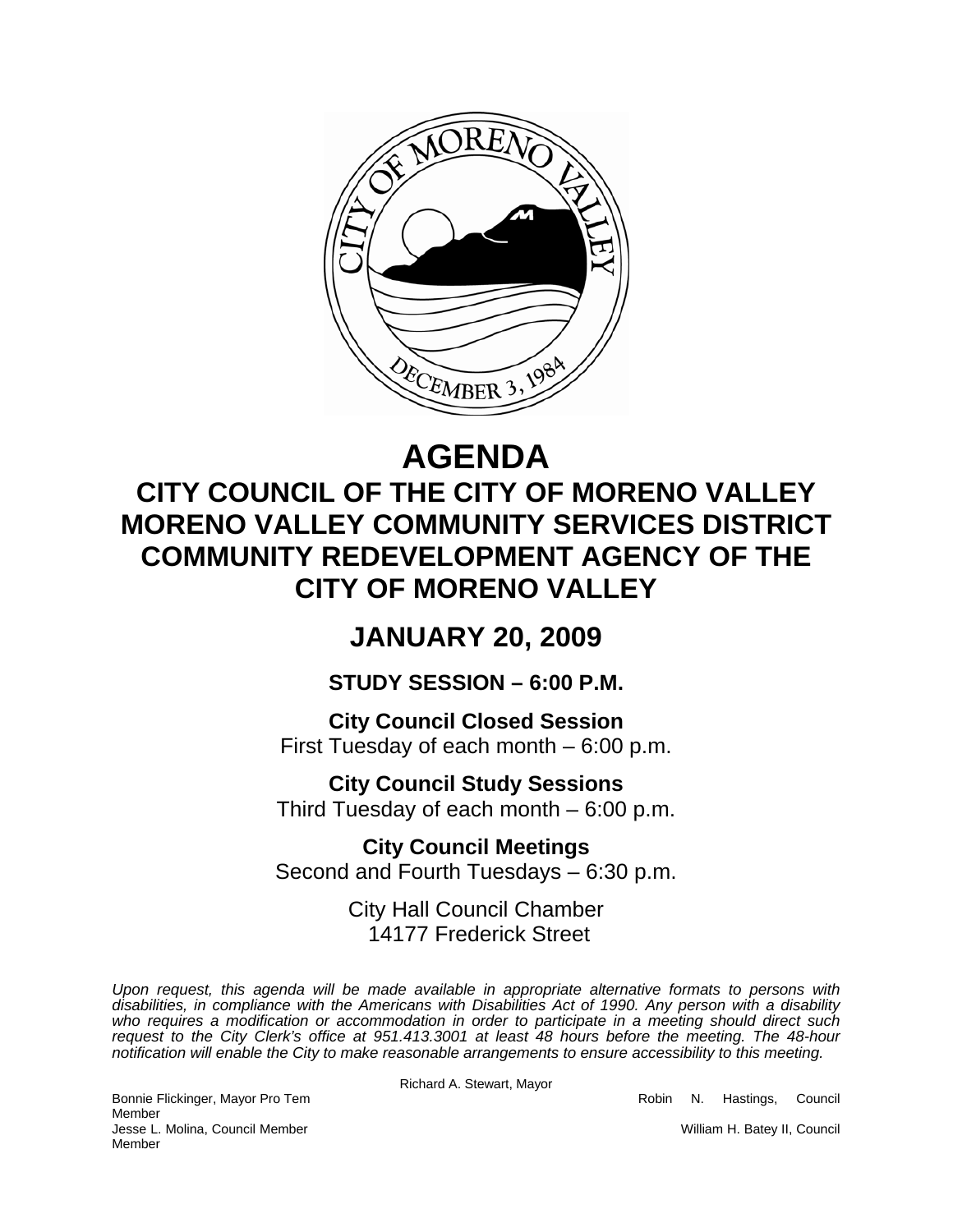#### **AGENDA MORENO VALLEY CITY COUNCIL MORENO VALLEY COMMUNITY SERVICES DISTRICT COMMUNITY REDEVELOPMENT AGENCY OF THE CITY OF MORENO VALLEY STUDY SESSION - 6:00 P.M. JANUARY 20, 2009**

- **CALL TO ORDER**
- **PLEDGE OF ALLEGIANCE**
- **INVOCATION**
- **ROLL CALL**
- **INTRODUCTIONS**

#### • **PUBLIC COMMENTS ON MATTERS UNDER THE JURISDICTION OF THE CITY COUNCIL**

There is a three-minute time limit per person. Please complete and submit a BLUE speaker slip to the City Clerk. All remarks and questions shall be addressed to the presiding officer or to the City Council and not to any individual Council Member, staff member or other person.

- 1. Presentation on Roundabouts (PowerPoint Presentation) **(PW/10 Min.)**
- 2. City Council Requests and Communications

(Times shown are only estimates for staff presentation. Items may be deferred by Council if time does not permit full review.)

 $\triangleleft$  Oral Presentation only – No written material provided

\*Materials related to an item on this Agenda submitted to the City Council/Community Services District/Community Redevelopment Agency after distribution of the agenda packet are available for public inspection in the City Clerk's office at 14177 Frederick Street during normal business hours.